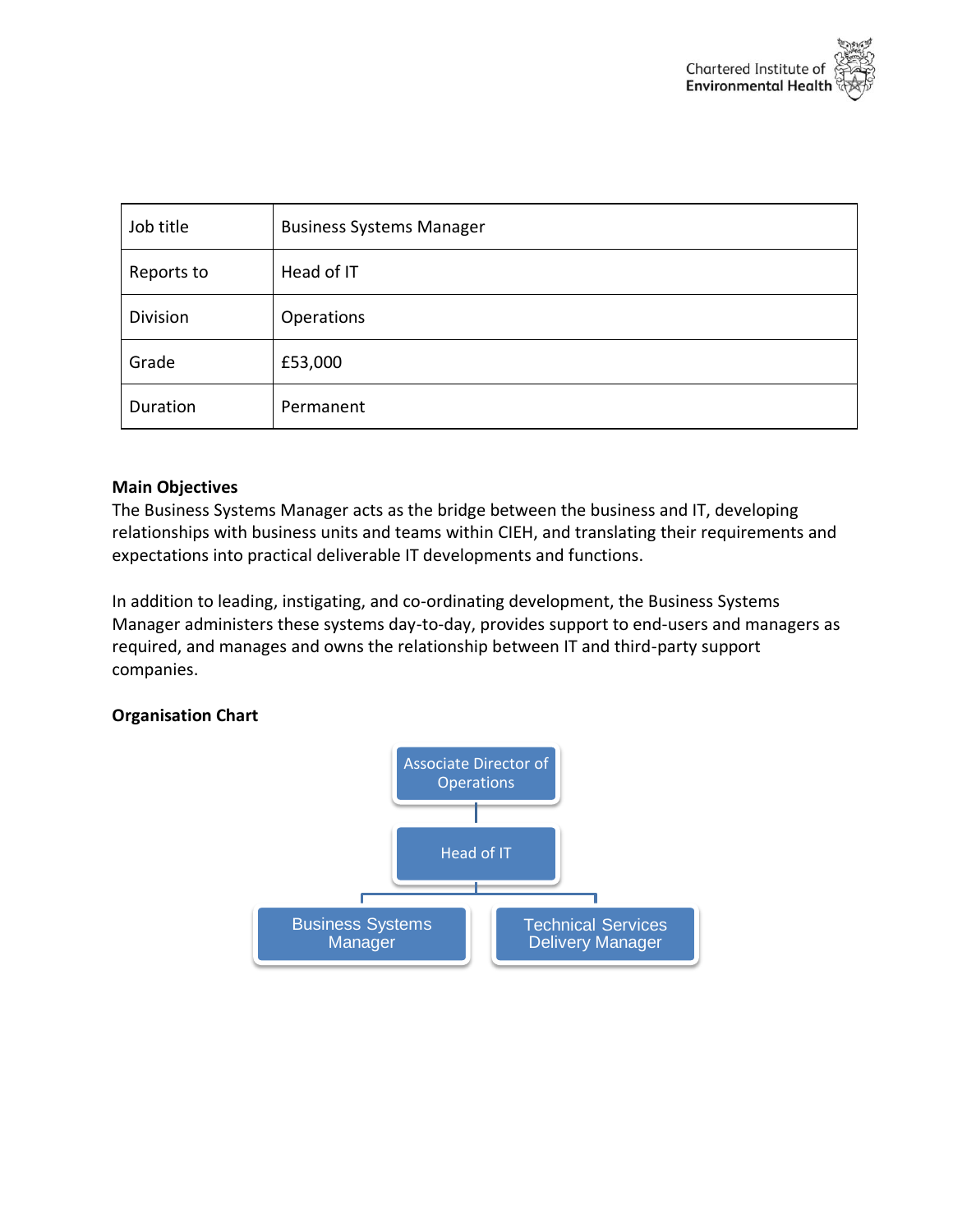

# **Strategic Context**

CIEH has recently upgraded to the latest Microsoft Dynamics 365 business systems. We now have a solid base on which to progress our extensive roadmap of improvements that the business needs to support new and improved services for our members and customers.

The successful applicant will be key in using their business analysis skills to gather requirements and contribute to developing new business processes across the organisation, followed by implementation of the most appropriate solutions.

# **Key Responsibilities**

- 1. Day-to-day support and systems administration, including documentation of business requirements and processes, in order to keep business systems running smoothly.
- 2. Ensure the data housed within CIEH systems are well managed in accordance with current Data Protection legislation and able to support accurate and timely business intelligence.
- 3. Manage relationships and support contracts with suppliers and developers of major business systems to ensure bugs are fixed and changes implemented in a timely and costefficient manner.
- 4. Plan and coordinate an ongoing programme of systems development and enhancements, in order to provide stakeholders with a roadmap of upcoming systems changes for the organisation.
- 5. Implement appropriate solutions and changes in partnership with suppliers and using proven project and change management methodologies, to keep CIEH's business system fit for purpose and meeting business needs.
- 6. Manage relationships between the business and IT to ensure that stakeholders needs are met.
- 7. Undertake such other reasonable duties as the Head of IT may require in accordance with the jobholder's position and status.

## **Person Specification**

## **Experience and qualifications**

- 1. Experience and qualifications in business and systems analysis and change management.
- 2. Qualifications in Prince2 or other project management techniques, and the proven ability to work within a systematic framework.
- 3. Good understanding of data management best practices.
- 4. Practical experience of working with Microsoft Dynamics 365 business systems.
- 5. Experience of systems integration platforms and methods.
- 6. Experience of Microsoft Power Platform including Power Automate and Power BI an advantage.
- 7. Previous experience with membership organisations an advantage.